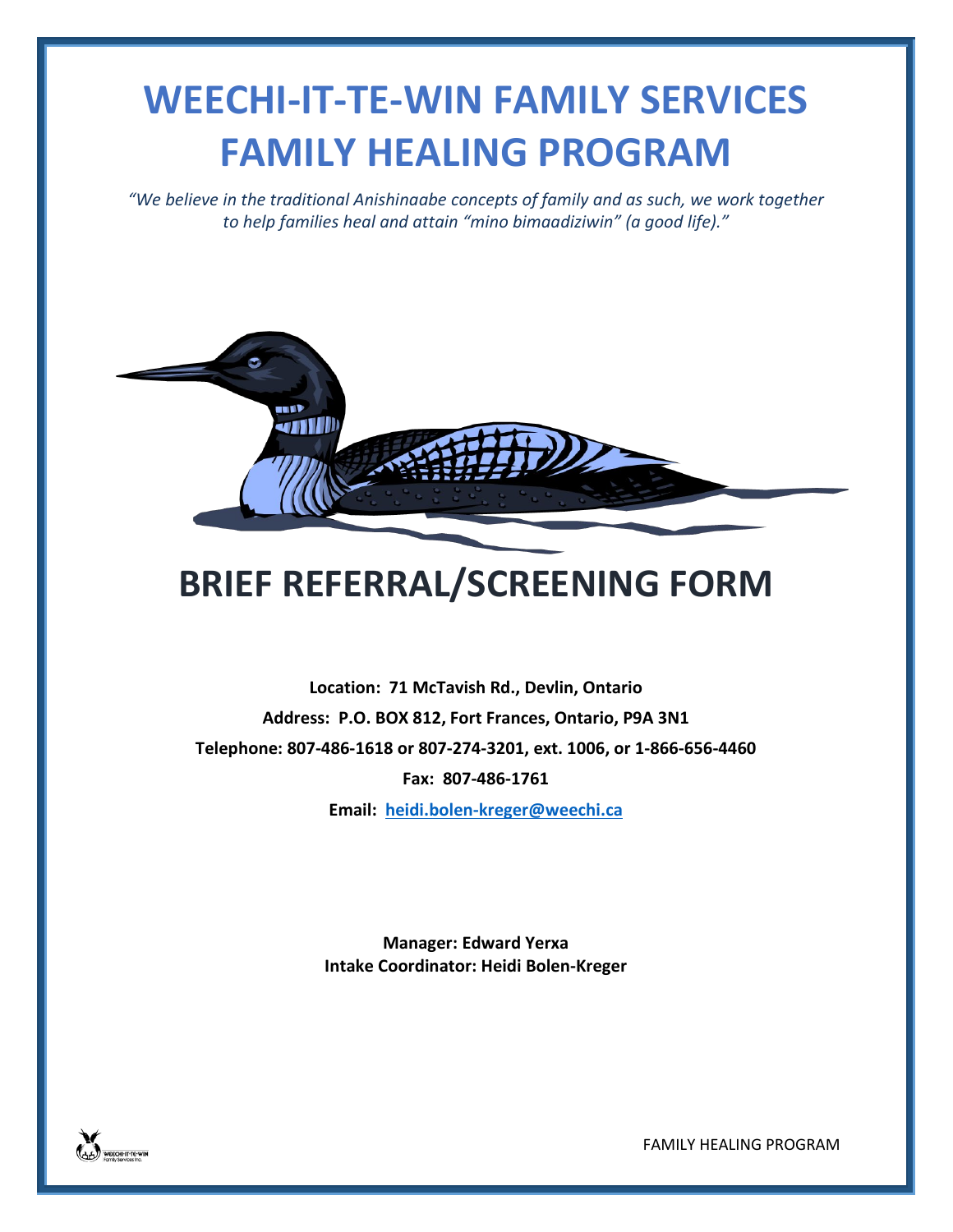## **Brief Referral/Screening**

| (Client – Female)                                 |                                  |
|---------------------------------------------------|----------------------------------|
|                                                   |                                  |
|                                                   |                                  |
| Telephone Number: ___________________________     | Email: _______________________   |
| (Client – Male)                                   |                                  |
|                                                   |                                  |
|                                                   |                                  |
| Telephone Number: ____________________________    | Email: _________________________ |
|                                                   |                                  |
| Children's Name__________________________________ | D.O.B.:                          |
|                                                   | D.O.B.:                          |
|                                                   | D.O.B.: _______________________  |
| Children's Name                                   | D.O.B.:                          |
|                                                   |                                  |
| Worker:                                           |                                  |
|                                                   |                                  |
| <b>Reason for Referral:</b>                       |                                  |
|                                                   |                                  |
|                                                   |                                  |
|                                                   |                                  |
|                                                   |                                  |

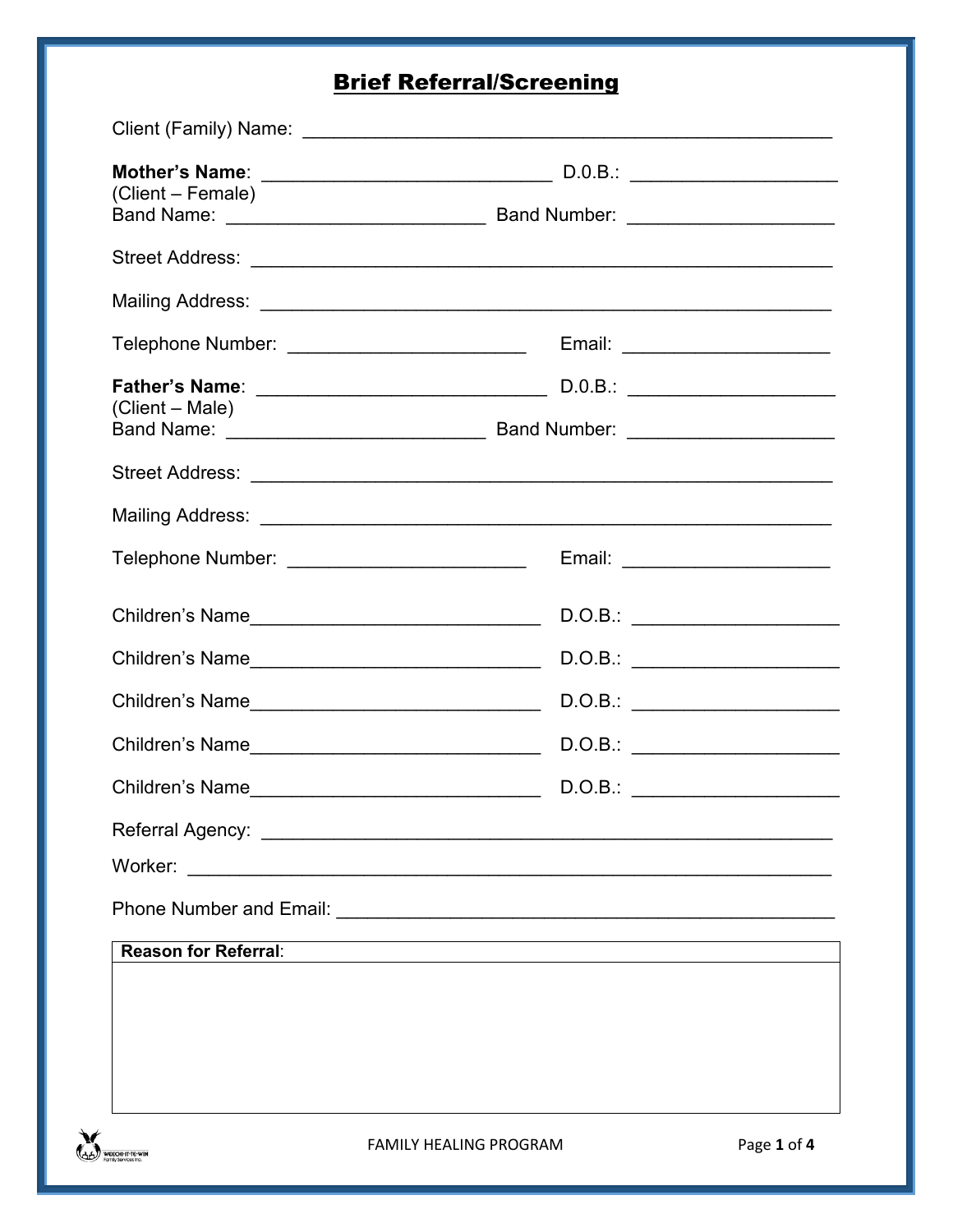Is there Child Welfare involvement with the family? (example: open protection or; family treatment is required for family reunification; returning care and custody of children/youth**? Please provide Details:**

Are **all** members of the family **voluntarily** willing to participate in the Family Healing Program? **If not, which family members are not willing and why?**

Are any family members currently or more recently (in the last 90 days) misusing any substances? **(Please list who is using, what they are using, frequency and last use):**

Have any family members participated in treatment services before (can include residential or outpatient). **If yes, complete the following chart.**

| Name                                                                              | <b>Treatment Centre</b> | <b>Year Attended</b> | What did you learn from the program? |  |  |  |
|-----------------------------------------------------------------------------------|-------------------------|----------------------|--------------------------------------|--|--|--|
|                                                                                   |                         |                      |                                      |  |  |  |
|                                                                                   |                         |                      |                                      |  |  |  |
|                                                                                   |                         |                      |                                      |  |  |  |
|                                                                                   |                         |                      |                                      |  |  |  |
|                                                                                   |                         |                      |                                      |  |  |  |
|                                                                                   |                         |                      |                                      |  |  |  |
| Is Client currently participating in a withdrawal management program? (Methadone, |                         |                      |                                      |  |  |  |
| Saboxone, etc.)                                                                   |                         |                      |                                      |  |  |  |
|                                                                                   |                         |                      |                                      |  |  |  |
|                                                                                   |                         |                      |                                      |  |  |  |
|                                                                                   |                         |                      |                                      |  |  |  |
|                                                                                   |                         |                      |                                      |  |  |  |

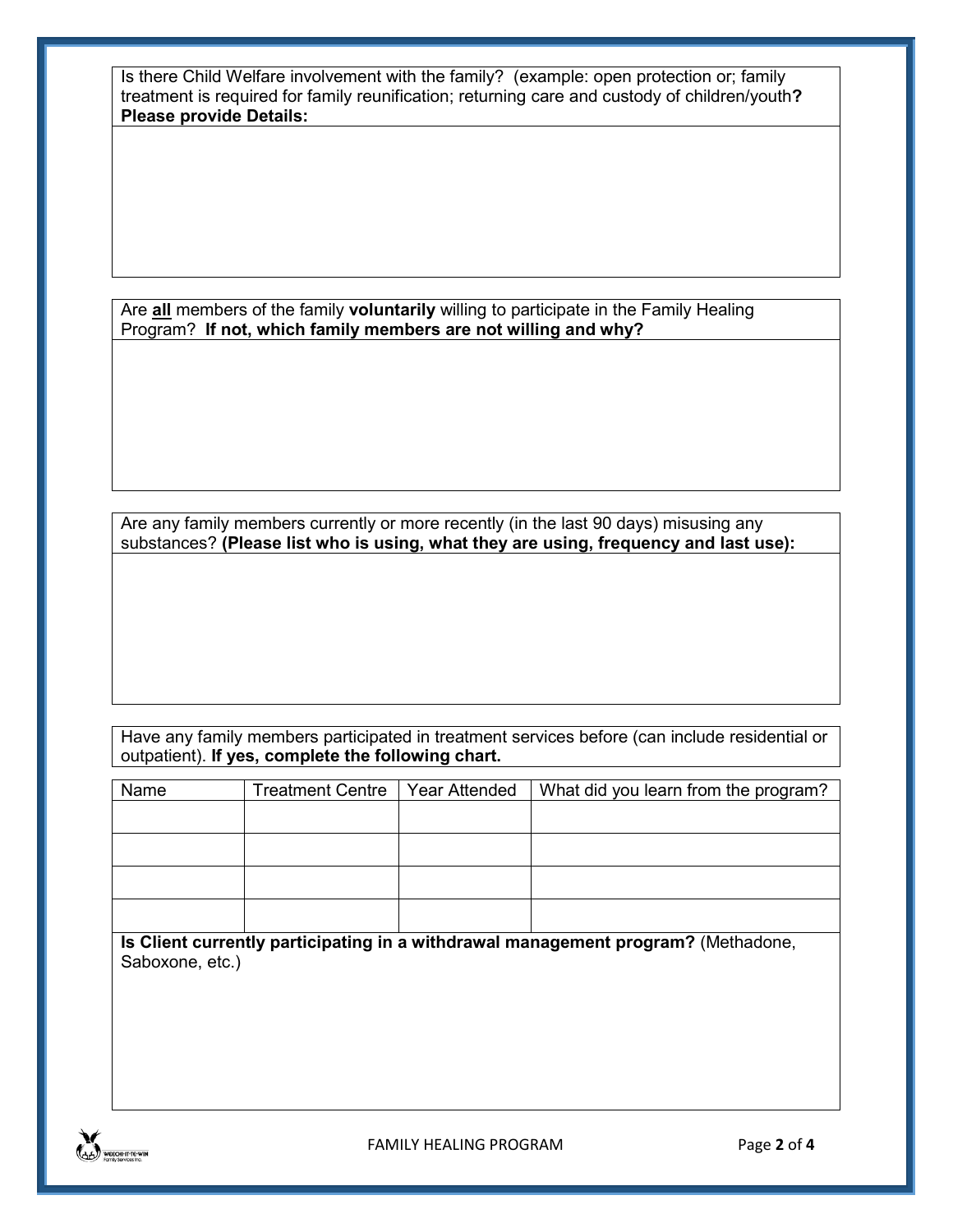| Have you, or anyone in your family, experienced trauma? This could include significant<br>losses, events, circumstances. If yes, please explain: |  |  |
|--------------------------------------------------------------------------------------------------------------------------------------------------|--|--|
| Grief:                                                                                                                                           |  |  |
| Abuse:                                                                                                                                           |  |  |
| Relationship:                                                                                                                                    |  |  |
| Separation:                                                                                                                                      |  |  |
| Abandonment:                                                                                                                                     |  |  |
| Other:                                                                                                                                           |  |  |
|                                                                                                                                                  |  |  |
|                                                                                                                                                  |  |  |

Does any family member have a history of violent or aggressive behaviors which would pose a risk to staff or other participants of the Family Healing Program? **Yes No If Yes, please list who is, and explain:**

Does any family member/s have a history of sexual offence(s)? **Yes No If Yes, please share who, what they did, when, and the outcome.**

Has any family member/s been either a victim of, or a perpetrator of violence? <br> **No Please provide details (Who, what type(s) of violence, when, what was the outcome?**

Are any member/s of the family **currently** facing legal charges? **If yes, provide details (who, what are the charges, when is their court appearance):**

FAMILY HEALING PROGRAM Page **3** of **4**